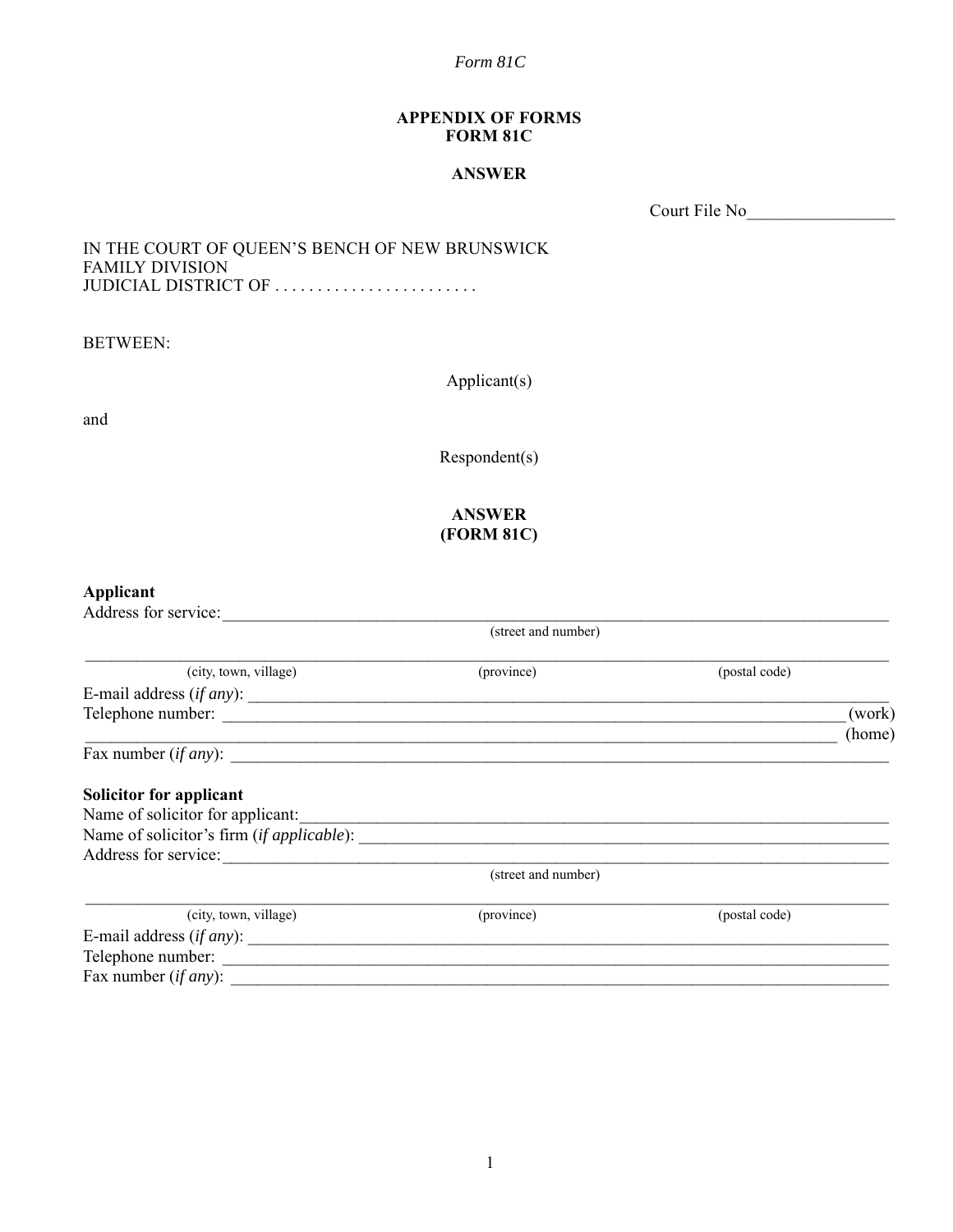# Respondent

| Address for service:                              |                                           |               |        |
|---------------------------------------------------|-------------------------------------------|---------------|--------|
|                                                   | (street and number)                       |               |        |
| (city, town, village)                             | (province, state, country)                | (postal code) |        |
| E-mail address $(if any)$ :                       |                                           |               |        |
|                                                   |                                           |               | (work) |
|                                                   |                                           |               | (home) |
| Fax number $(if any)$ :                           |                                           |               |        |
| <b>Solicitor for respondent</b>                   |                                           |               |        |
| Name of solicitor for respondent:                 |                                           |               |        |
|                                                   |                                           |               |        |
|                                                   |                                           |               |        |
|                                                   | (street and number)                       |               |        |
| (city, town, village)                             | (province)                                | (postal code) |        |
| E-mail address $(if any)$ :                       |                                           |               |        |
| Telephone number:                                 |                                           |               |        |
| Fax number $(if any)$ :                           |                                           |               |        |
| Added respondent (if any)<br>Address for service: | (street and number)                       |               |        |
| (city, town, village)                             | (province, state, country)                | (postal code) |        |
| E-mail address $(if any)$ :                       |                                           |               |        |
|                                                   |                                           |               | (work) |
|                                                   | <u> 1989 - Jan James Samuel (f. 1989)</u> |               | (home) |
| Fax number $(if any)$ :                           |                                           |               |        |
| Solicitor for added respondent (if any)           |                                           |               |        |
| Name of solicitor for respondent:                 |                                           |               |        |
|                                                   |                                           |               |        |
|                                                   |                                           |               |        |
|                                                   | (street and number)                       |               |        |
| (city, town, village)                             | (province)                                | (postal code) |        |
|                                                   |                                           |               |        |
| Telephone number:                                 |                                           |               |        |
| Fax number $(if any)$ :                           |                                           |               |        |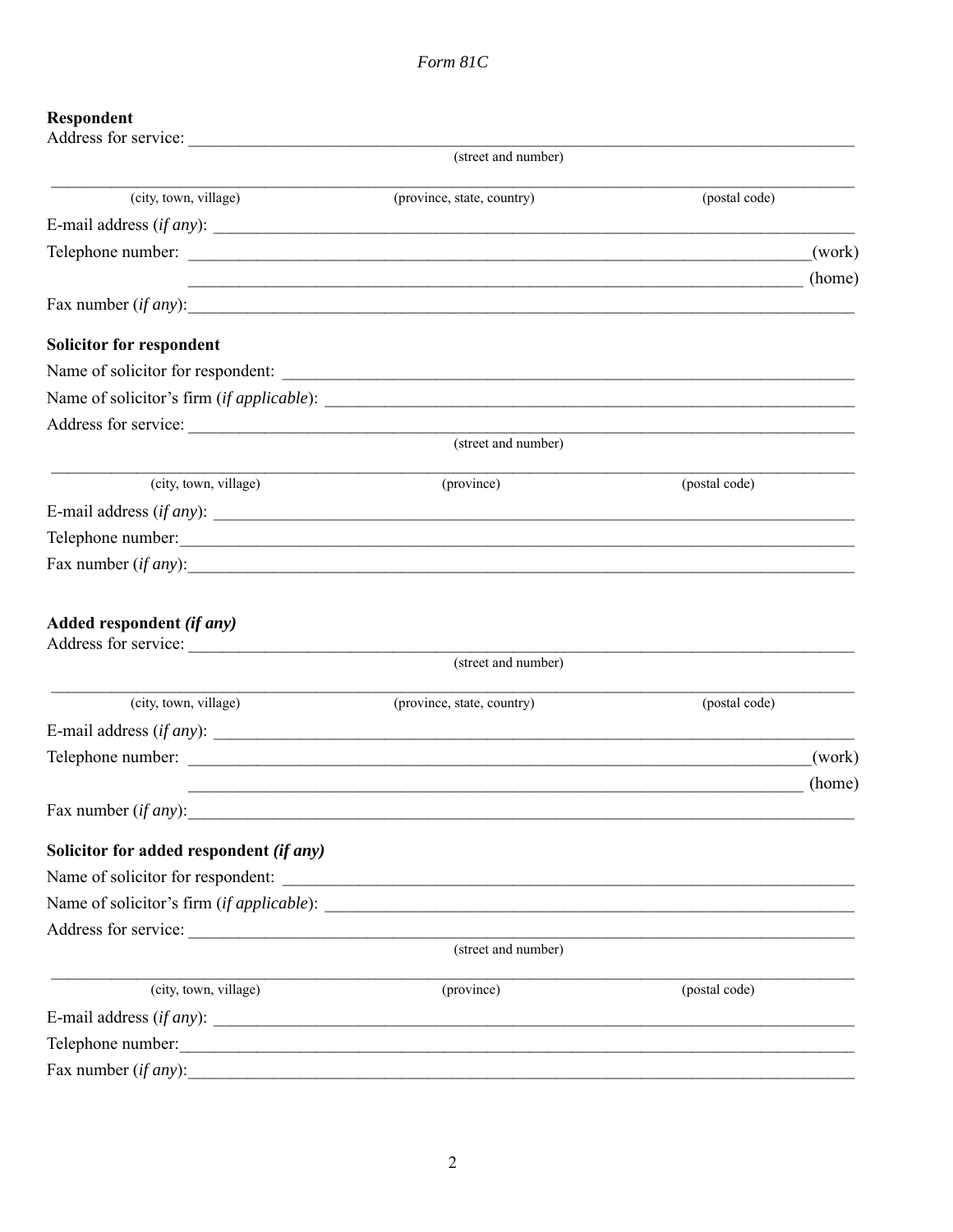# **\* NOTE: THIS FORM IS USED FOR THE FOLLOWING KINDS OF SUPPORT:**

# **(a) CHILD SUPPORT UNDER THE** *DIVORCE ACT* **OR THE** *FAMILY LAW ACT***;**

# **(b) SPOUSAL SUPPORT UNDER THE** *DIVORCE ACT***; AND**

# **(c) SUPPORT UNDER THE** *FAMILY LAW ACT* **FOR A DEPENDANT WHO IS NOT A CHILD.**

### **INSTRUCTIONS: Financial Statement**

 $\mathcal{L}_\mathcal{L} = \mathcal{L}_\mathcal{L} = \mathcal{L}_\mathcal{L} = \mathcal{L}_\mathcal{L} = \mathcal{L}_\mathcal{L} = \mathcal{L}_\mathcal{L} = \mathcal{L}_\mathcal{L} = \mathcal{L}_\mathcal{L} = \mathcal{L}_\mathcal{L} = \mathcal{L}_\mathcal{L} = \mathcal{L}_\mathcal{L} = \mathcal{L}_\mathcal{L} = \mathcal{L}_\mathcal{L} = \mathcal{L}_\mathcal{L} = \mathcal{L}_\mathcal{L} = \mathcal{L}_\mathcal{L} = \mathcal{L}_\mathcal{L}$ 

#### COMPLETE A FINANCIAL STATEMENT (Form 72J) IF:

- you are making or responding to a claim for spousal support under the *Divorce Act* or support under the *Family Law Act* for a dependant who is not a child; or

- you are responding to a claim for child support; or

- you are making a claim for child support in an amount different from the table amount specified under the Child Support Guidelines.

You must complete all parts of the Financial Statement **UNLESS** you are **ONLY** responding to a claim for child support in the table amount specified under the Child Support Guidelines **AND** you agree with the claim. In that case only complete A of the Financial Statement.

COMPLETE A FINANCIAL STATEMENT (Form 72J) IF:

- you are making or responding to a claim for property or exclusive possession of the marital home and the household goods; or

- you are making or responding to a claim for property or exclusive possession of the marital home and the household goods together with other claims for relief.

### **TO THE APPLICANT(S):**

*If you are making a claim against someone who is not an applicant, insert the person's name and address below:*

 $\mathcal{L}_\mathcal{L} = \mathcal{L}_\mathcal{L} = \mathcal{L}_\mathcal{L} = \mathcal{L}_\mathcal{L} = \mathcal{L}_\mathcal{L} = \mathcal{L}_\mathcal{L} = \mathcal{L}_\mathcal{L} = \mathcal{L}_\mathcal{L} = \mathcal{L}_\mathcal{L} = \mathcal{L}_\mathcal{L} = \mathcal{L}_\mathcal{L} = \mathcal{L}_\mathcal{L} = \mathcal{L}_\mathcal{L} = \mathcal{L}_\mathcal{L} = \mathcal{L}_\mathcal{L} = \mathcal{L}_\mathcal{L} = \mathcal{L}_\mathcal{L}$ 

**AND TO:** *(full legal name)* **\_\_\_\_\_\_\_\_\_\_\_\_\_\_\_\_\_\_\_\_\_\_\_\_\_\_\_\_\_\_\_\_\_\_\_\_\_\_\_\_\_\_\_\_\_\_\_\_\_\_\_\_\_ an added respondent,**

**of** (address of added party)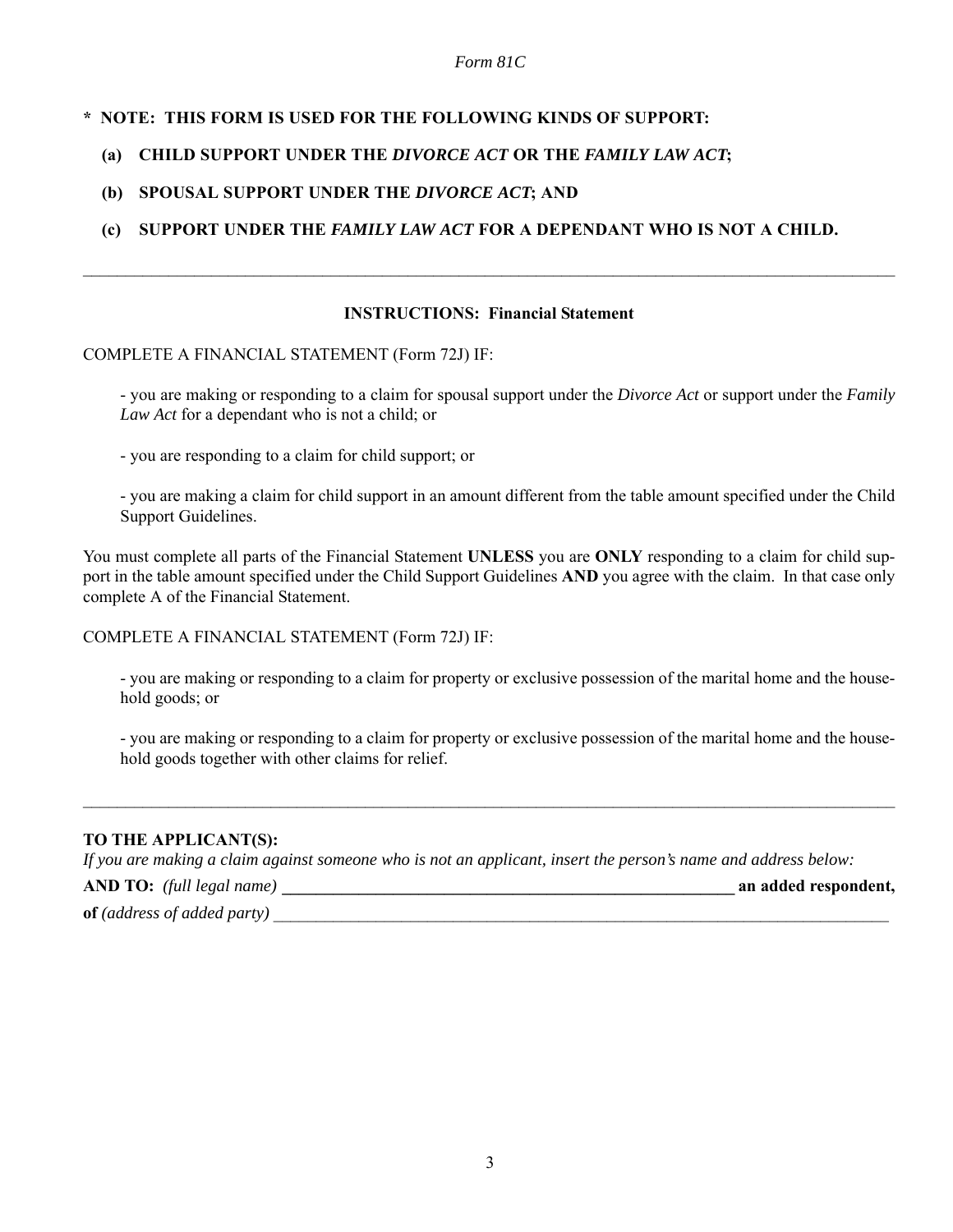My name is *(full legal name)* 

**1.** I agree with the following claims(s) made by the applicant:

**2.** I do not agree with the following claim(s) made by the applicant:

**3.**  $\Box$  I am asking that the applicant's claim (except for the parts with which I agree) be dismissed with costs.

**4.**  $\Box$  I am making a claim of my own. *(If you are making a claim, attach a "Claim by Respondent" page. Otherwise, do not attach a "Claim by Respondent" page.)*

**5.**  $\Box$  The FAMILY HISTORY, as set out in the application  $\Box$  is correct.  $\Box$  is not correct.

*(If it is not correct, attach your own FAMILY HISTORY page and underline those parts that are different from the applicant's version. If you had agreed to a parenting plan, attach a copy.)*

**6.** The important facts supporting my position in section 2 are as follows: *(Set out below the facts supporting your position. Attach an additional page if you need more space.)*

#### **7. DECLARATION OF RESPONDENT**

*For proceedings under the Family Law Act*

I certify that I am aware of my duties under section 5 of the *Family Law Act*.

*For proceedings under the Divorce Act*

I certify that I am aware of my duties under sections 7.1 to 7.5 of the *Divorce Act*.

| <b>DATED</b><br>' at | this | dav | O1 | ົ<br>$\sim$ |  |
|----------------------|------|-----|----|-------------|--|
|                      |      |     |    |             |  |

Signature of Respondent

 $\mathcal{L}_\mathcal{L} = \mathcal{L}_\mathcal{L} = \mathcal{L}_\mathcal{L} = \mathcal{L}_\mathcal{L} = \mathcal{L}_\mathcal{L} = \mathcal{L}_\mathcal{L} = \mathcal{L}_\mathcal{L} = \mathcal{L}_\mathcal{L} = \mathcal{L}_\mathcal{L} = \mathcal{L}_\mathcal{L} = \mathcal{L}_\mathcal{L} = \mathcal{L}_\mathcal{L} = \mathcal{L}_\mathcal{L} = \mathcal{L}_\mathcal{L} = \mathcal{L}_\mathcal{L} = \mathcal{L}_\mathcal{L} = \mathcal{L}_\mathcal{L}$ 

 $\mathcal{L}_\text{max}$  and the contract of the contract of the contract of the contract of the contract of the contract of the contract of the contract of the contract of the contract of the contract of the contract of the contrac

 $\mathcal{L}_\text{max}$  and the contract of the contract of the contract of the contract of the contract of the contract of the contract of the contract of the contract of the contract of the contract of the contract of the contrac

# **8. SOLICITOR'S CERTIFICATE**

My name is: and

I am the respondent's solicitor in this proceeding.

I certify that I have complied with the requirements of section 6 of the *Family Law Act*.

I certify that I have complied with the requirements of section 7.7 of the *Divorce Act*.

| D<br>D |  |  |  |  |  |  |
|--------|--|--|--|--|--|--|
|--------|--|--|--|--|--|--|

Signature of Solicitor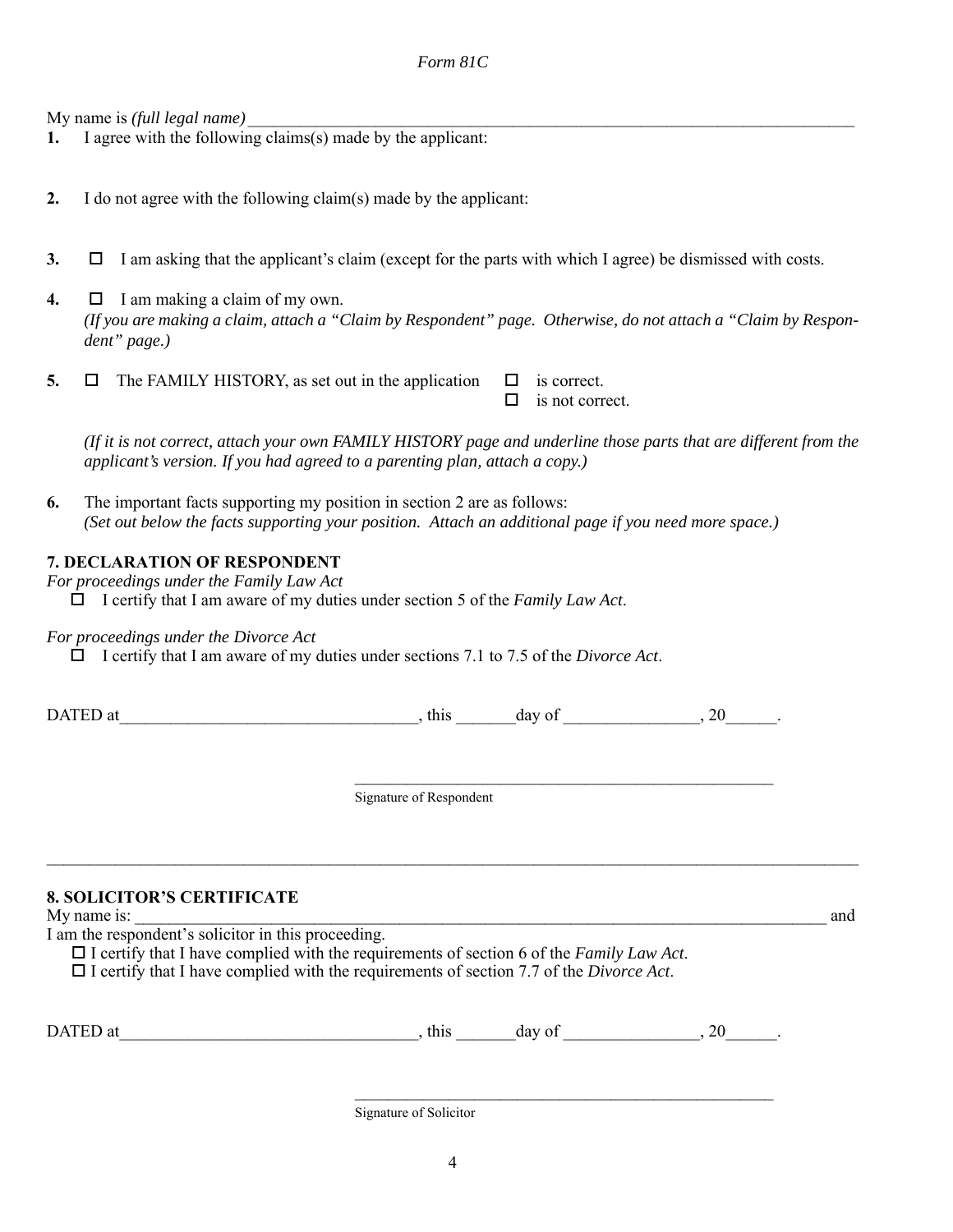### **CLAIM BY RESPONDENT**

*Fill out a separate Claim by Respondent for each person against whom you are making your claim(s).*

# **9.** THIS CLAIM IS MADE AGAINST

### THE APPLICANT

AN ADDED PARTY, whose name is: *(full legal name)*\_\_\_\_\_\_\_\_\_\_\_\_\_\_\_\_\_\_\_\_\_\_\_\_\_\_\_\_\_\_\_\_\_\_\_\_\_

# **10.** I ASK THE COURT FOR THE FOLLOWING:

*(Claims below include claims for interim orders.)*

| <b>Claims under the Divorce Act</b><br>(Check boxes in this<br>column only if you are asking for a divorce.)                                                                                                                                                                                                      | Claims under the<br><b>Family Law Act</b>                                                                                                                                                                                                                                                                                                                                                                                                                 | <b>Claims relating</b><br>to property under the Marital<br><b>Property Act</b>                                                                                                |
|-------------------------------------------------------------------------------------------------------------------------------------------------------------------------------------------------------------------------------------------------------------------------------------------------------------------|-----------------------------------------------------------------------------------------------------------------------------------------------------------------------------------------------------------------------------------------------------------------------------------------------------------------------------------------------------------------------------------------------------------------------------------------------------------|-------------------------------------------------------------------------------------------------------------------------------------------------------------------------------|
| $\Box$ a divorce<br>$\Box$ support for me<br>$\Box$ support for the<br>$child(ren)$ –<br>table amount<br>$\Box$ support for the<br>$child(ren)$ –<br>other than table<br>amount<br>$\Box$ parenting time in respect<br>of the child(ren)<br>$\Box$ decision-making responsibility<br>in respect of the child(ren) | $\Box$ support for me<br>$\Box$ support for the<br>$child(ren)$ –<br>table amount<br>$\Box$ support for the<br>$child(ren) - other$<br>than table amount<br>$\Box$ parenting time in respect<br>of the child(ren)<br>$\Box$ decision-making responsibility<br>in respect of the child(ren)<br>$\Box$ restraining/<br>non-harassment<br>order<br>$\Box$ exclusive<br>possession of<br>marital home<br>$\Box$ exclusive<br>possession of<br>household goods | $\Box$ exclusive<br>possession of<br>marital home<br>$\Box$ exclusive<br>possession of<br>household goods<br>$\Box$ freezing family<br>assets<br>$\Box$ sale of family assets |
| Other claims<br>$\Box$ declaration of parentage under the Family Services Act<br>$\Box$ costs<br>$\Box$ prejudgment interest                                                                                                                                                                                      |                                                                                                                                                                                                                                                                                                                                                                                                                                                           |                                                                                                                                                                               |

Give details of the order that you want the court to make. *(Include any amounts of support (if known) and the name(s) of the child(ren) for whom support, parenting time or decision-making responsibility is claimed.)*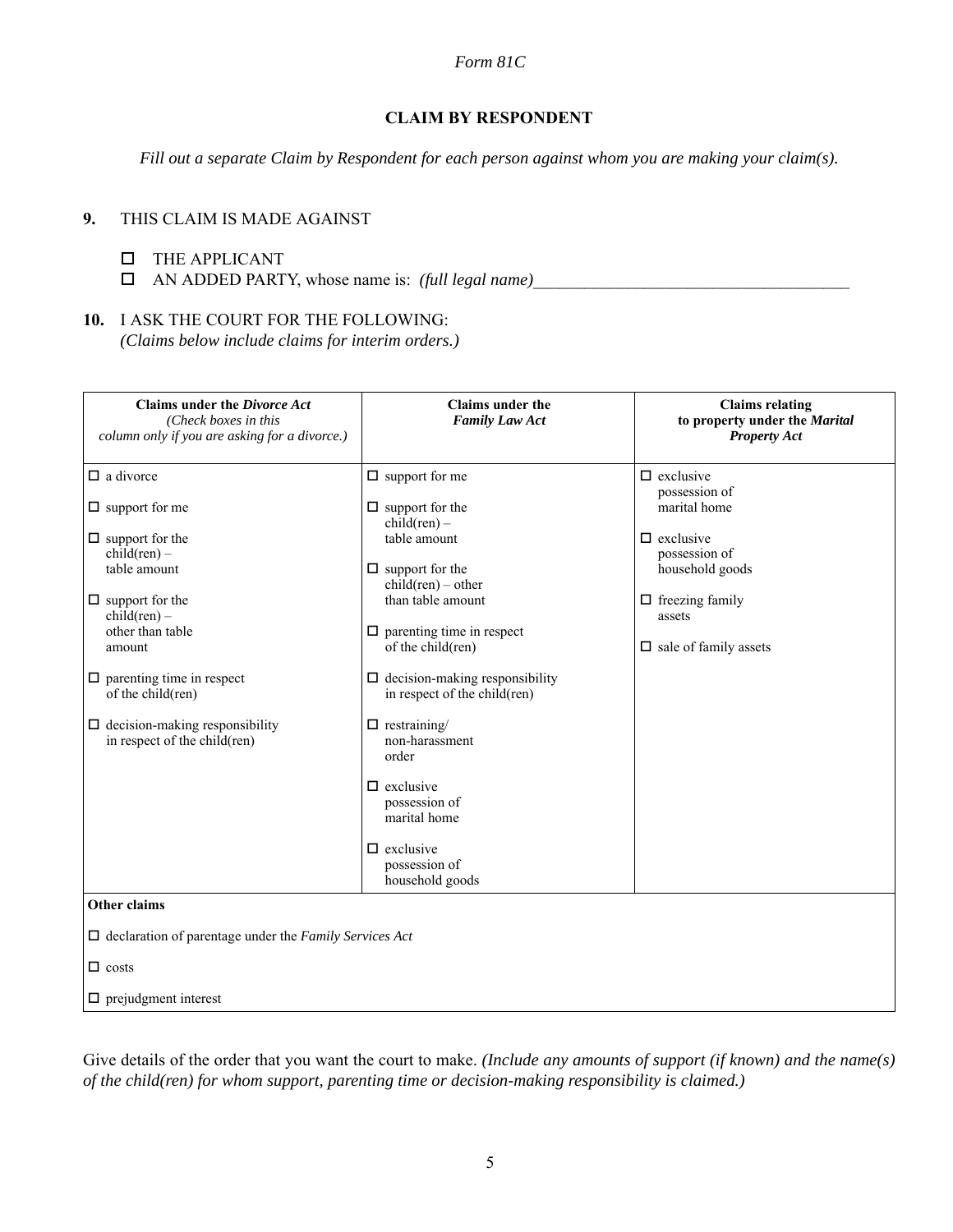# **IMPORTANT FACTS SUPPORTING MY CLAIM(S)**

*(Set out below the facts supporting your claim(s). Attach an additional page if you need more space.)*

### **11. OTHER COURT PROCEEDINGS**

If you are applying for a parenting order, a contact order, or an order for child support, spousal support or support for a dependant who is not a child, you will need to tell the court about:

•any criminal or child protection cases or orders that involve you or the other party to the proceeding, or

•any restraining or protection orders or applications against one of you.

The judge will use this information to help ensure that any orders made in this court proceeding do not conflict with other orders or proceedings.

The following are all other court proceedings involving one or both parties to this proceeding or any of the children: *(Give the name of the court, the court file number, the kind of order the court was asked to make and what order, if any, the court made. If the proceeding is not yet completed, give its current status.)*

 $\mathcal{L}_\mathcal{L} = \mathcal{L}_\mathcal{L} = \mathcal{L}_\mathcal{L} = \mathcal{L}_\mathcal{L} = \mathcal{L}_\mathcal{L} = \mathcal{L}_\mathcal{L} = \mathcal{L}_\mathcal{L} = \mathcal{L}_\mathcal{L} = \mathcal{L}_\mathcal{L} = \mathcal{L}_\mathcal{L} = \mathcal{L}_\mathcal{L} = \mathcal{L}_\mathcal{L} = \mathcal{L}_\mathcal{L} = \mathcal{L}_\mathcal{L} = \mathcal{L}_\mathcal{L} = \mathcal{L}_\mathcal{L} = \mathcal{L}_\mathcal{L}$  $\mathcal{L}_\mathcal{L} = \mathcal{L}_\mathcal{L} = \mathcal{L}_\mathcal{L} = \mathcal{L}_\mathcal{L} = \mathcal{L}_\mathcal{L} = \mathcal{L}_\mathcal{L} = \mathcal{L}_\mathcal{L} = \mathcal{L}_\mathcal{L} = \mathcal{L}_\mathcal{L} = \mathcal{L}_\mathcal{L} = \mathcal{L}_\mathcal{L} = \mathcal{L}_\mathcal{L} = \mathcal{L}_\mathcal{L} = \mathcal{L}_\mathcal{L} = \mathcal{L}_\mathcal{L} = \mathcal{L}_\mathcal{L} = \mathcal{L}_\mathcal{L}$  $\mathcal{L}_\mathcal{L} = \mathcal{L}_\mathcal{L} = \mathcal{L}_\mathcal{L} = \mathcal{L}_\mathcal{L} = \mathcal{L}_\mathcal{L} = \mathcal{L}_\mathcal{L} = \mathcal{L}_\mathcal{L} = \mathcal{L}_\mathcal{L} = \mathcal{L}_\mathcal{L} = \mathcal{L}_\mathcal{L} = \mathcal{L}_\mathcal{L} = \mathcal{L}_\mathcal{L} = \mathcal{L}_\mathcal{L} = \mathcal{L}_\mathcal{L} = \mathcal{L}_\mathcal{L} = \mathcal{L}_\mathcal{L} = \mathcal{L}_\mathcal{L}$  $\mathcal{L}_\mathcal{L} = \mathcal{L}_\mathcal{L} = \mathcal{L}_\mathcal{L} = \mathcal{L}_\mathcal{L} = \mathcal{L}_\mathcal{L} = \mathcal{L}_\mathcal{L} = \mathcal{L}_\mathcal{L} = \mathcal{L}_\mathcal{L} = \mathcal{L}_\mathcal{L} = \mathcal{L}_\mathcal{L} = \mathcal{L}_\mathcal{L} = \mathcal{L}_\mathcal{L} = \mathcal{L}_\mathcal{L} = \mathcal{L}_\mathcal{L} = \mathcal{L}_\mathcal{L} = \mathcal{L}_\mathcal{L} = \mathcal{L}_\mathcal{L}$  $\mathcal{L}_\mathcal{L} = \mathcal{L}_\mathcal{L} = \mathcal{L}_\mathcal{L} = \mathcal{L}_\mathcal{L} = \mathcal{L}_\mathcal{L} = \mathcal{L}_\mathcal{L} = \mathcal{L}_\mathcal{L} = \mathcal{L}_\mathcal{L} = \mathcal{L}_\mathcal{L} = \mathcal{L}_\mathcal{L} = \mathcal{L}_\mathcal{L} = \mathcal{L}_\mathcal{L} = \mathcal{L}_\mathcal{L} = \mathcal{L}_\mathcal{L} = \mathcal{L}_\mathcal{L} = \mathcal{L}_\mathcal{L} = \mathcal{L}_\mathcal{L}$ 

*Put a line through any blank space left on this form.*

### **12. DECLARATION BY RESPONDENT**

*For proceedings under the Family Law Act*

 $\Box$  I certify that I am aware of my duties under section 5 of the *Family Law Act*.

#### *For proceedings under the Divorce Act*

 $\Box$  I certify that I am aware of my duties under sections 7.1 to 7.5 of the *Divorce Act*.

DATED at  $\qquad \qquad$  this  $\qquad \qquad$  day of  $\qquad \qquad$ , 20  $\qquad$ .

Signature of Respondent

 $\mathcal{L}_\text{max}$  and the contract of the contract of the contract of the contract of the contract of the contract of the contract of the contract of the contract of the contract of the contract of the contract of the contrac